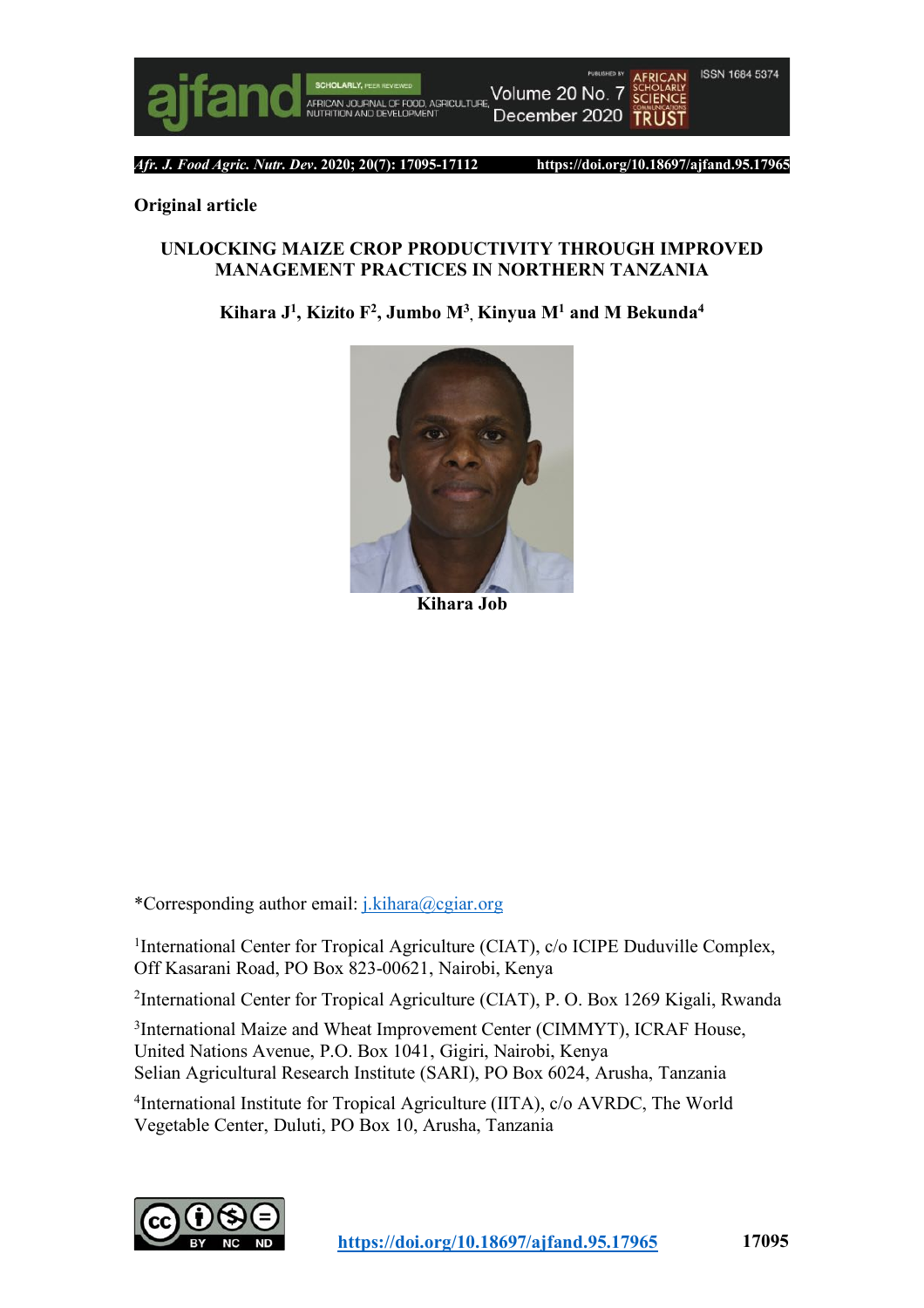

# **ABSTRACT**

Addressing the problem of low crop productivity and food insecurity can be accelerated through community-centered implementation of good agricultural management practices. This study was conducted in Babati, Northern Tanzania. The objective of the study was to determine nitrogen (N) and phosphorus (P) application requirements for maize, and demonstrate economically viable best bet yield-improving management technologies under three ecozones namely; 'low elevation low rainfall', 'medium elevation high rainfall' and 'medium elevation low rainfall' ecozone. Two sets of trials were conducted: N  $(0, 45, 90, 120, 150 \text{ kg} \text{ ha}^{-1})$  and P  $(0, 15, 30, 40 \text{ kg} \text{ ha}^{-1})$  response trials in 16 representative fields in three seasons of 2013/14, 2014/205 and 2015/16 and; demonstrations trials in 8 farmer-selected fields in 2015/16 season. Combined N and P application increased maize yields by 32 to 62% over single nutrient applications. In the medium elevation low rainfall ecozone, 60-86% yield response to nitrogen was observed. Largely, modest applications of 50 kg N ha<sup>-1</sup> and 20 kg P ha<sup>-1</sup> resulted in profitable (marginal rate of return (MRR) of 2.4 to 3.0) yield increases of up to 214% over the farmers practice (unfertilized), varying with variety and ecozone. The source of P (DAP or Minjingu Mazao) had little influence on maize productivity except under low altitude low rainfall where Minjingu Mazao is unprofitable. Farmer rankings and agronomic indices showed new maize hybrids namely Meru H513, Meru H515 and SC627 as priority across the ecozones; Mams H913 is suitable mainly in medium elevation low rainfall ecozone. The conclusion is that use of new maize hybrids and appropriate rates of locally available N and P nutrient sources can bridge existing yield gaps and reduce food insecurity. Technologies from community-driven research in development are easily adopted by a large number of farmers and could result in a quick, yet lasting productivity gains.

**Key words:** Phosphorus sources, ecozones, profitability, farmer preferences, innovation

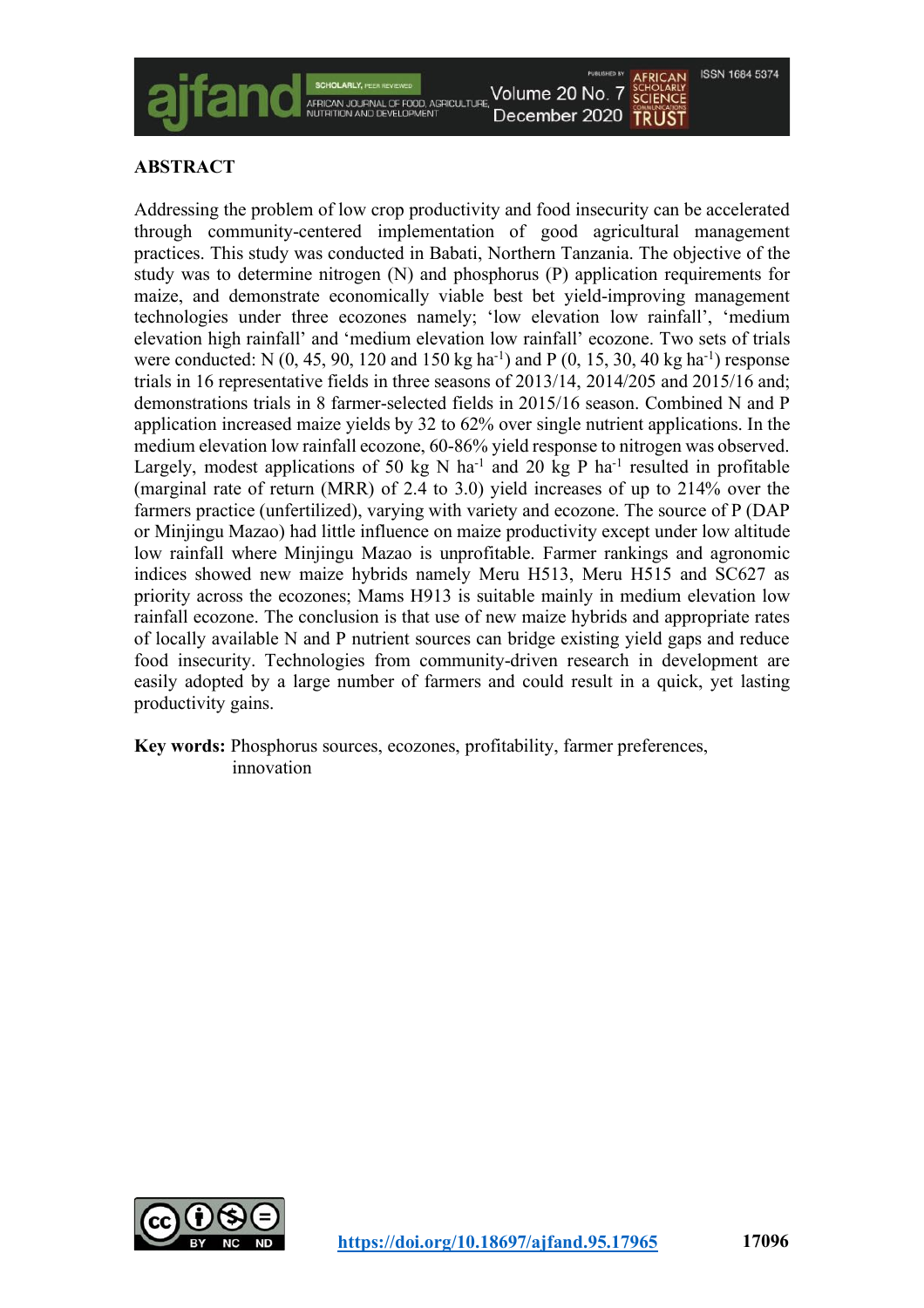# **INTRODUCTION**

To achieve food security, increasing crop yield per unit area, production intensification through soil fertility management and appropriate varieties under good agronomic practices is needed [1, 2]. Current production practices with low inputs lead to nutrient mining and resultant land degradation [3]. African countries have committed to accelerated growth of agriculture and addressing soil fertility together with availability of appropriate crop varieties for different agro-ecozones across sub-Saharan Africa (SSA) [1, 3]. Technologies to transform agriculture are available and some view the poor agricultural performance as a problem of process, and call for multi-stakeholder approaches such as Integrated Agricultural Research for Development (IAR4D) and innovation platforms [4].

ACRICLE THRE

Volume 20 No. 7

December 2020 TRUST

**ISSN 1684 5374** 

**SCHOLARLY**<br>**SCIENCE** 

Positive response of crops to soil fertility improving technologies including fertilizer application is widely demonstrated in SSA, but adoption has not always been high, resulting in call for innovation systems approaches [4, 5, 6, 7, 8]. In some places of SSA, fertilizer use is not common and efforts to promote its utilization are based on blanket recommendations developed for other areas. In the Babati district of Northern Tanzania, very low fertilizer use by only three percent of farming households has been reported [9]. Accelerating technology uptake and reversing low productivity is realized while working in partnership with relevant stakeholders in a process that allows joint interaction, learning and consequently addressing emerging concerns [4]. Achieving higher productivity per unit area is an important aspect of intensification designed to overcome low productivity of extensive systems that are commonly used by majority of farmers. The current average smallholder farm maize productivity of about two tons ha<sup>-1</sup> compared to potential yield of above  $7.5$  t ha<sup>-1</sup> in Babati and elsewhere require that farmers put more land under cultivation to achieve food security as well as meeting their basic needs [9]. This expansion leads to land degradation following conversion of natural vegetation to agricultural land [10] and retaining smallholder farmers in a cyclical poverty loop from a damaged natural resource base. This situation can be reversed using the available technologies within a multi-stakeholder innovation systems approach. This is because increased production is critical in SSA where yield gaps are high compared to other regions of the world [11]. Considering the existing food production scenario, raising yields to 50% of attainable yield will be a huge gain [12].

Nitrogen and phosphorus remain the most limiting nutrients to crop productivity in Babati, a common phenomenon in SSA [9, 13]. Options for nitrogen management through nitrogen fixation and application of inorganic fertilizers have been widely studied [11, 14]. Low maize productivity despite extensive intercropping with pigeon peas in Babati indicates low N fixation rates or inadequate P in the soil coupled with poor agronomic practices [9]. Farmers have options of using either external P blends such as DAP, or blends from locally available natural phosphate deposits. The need for evaluating both fertilizers was identified since suitability of the Minjingu-based P sources is influenced by moisture availability, with low performance relative to DAP under moisture stress [12, 15].

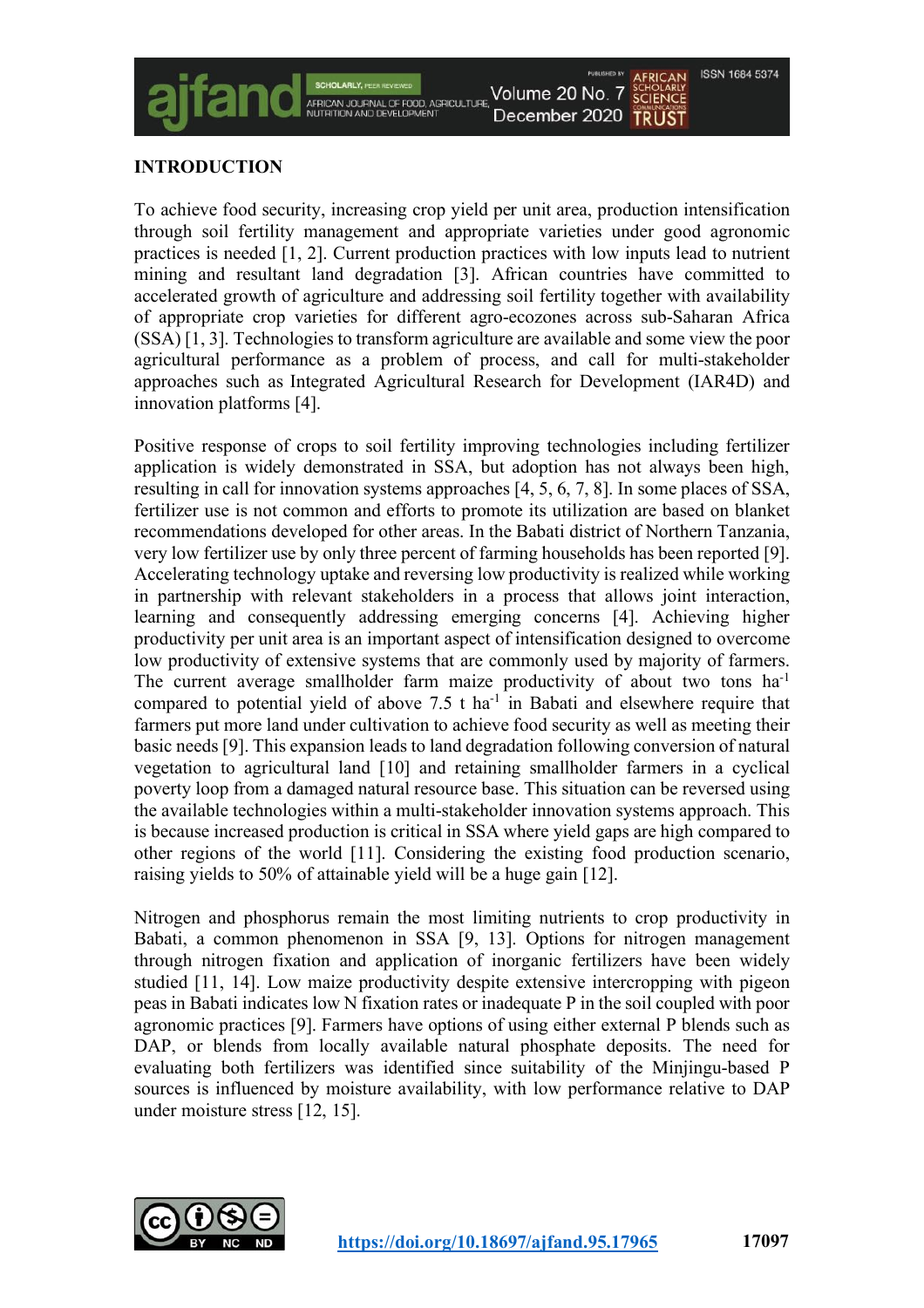**ISSN 1684 5374** Volume 20 No. 7 **SCHOLARLY**<br>**SCIENCE** FOOD ACRICULTURE December 2020 TRUST

The use of good seed is a critical component of yield improvement package. Although a high majority (81%) of farmers in Babati appreciate the use of improved seeds, challenges such as climate variability and maize lethal necrosis disease call for a wider basket of options with crop varieties that farmers can choose from [9]. Farmers' perception and feedback to scientists and seed producers/suppliers on variety performance are important in scaling of yield improving technological packages. Feed the Future (FtF) zones of influence in Tanzania represent seven clusters of recommendation domains for scaling identified in Babati, providing a huge opportunity for impact at national level with best performing technologies [16].

Efforts to increase crop productivity within the framework of integrated agricultural research for development approach through FtF (program of Africa RISING) identified three objectives that this study sought to pursue. The objectives are to: 1) determine N and P application requirements for maize in Babati, 2) together with key stakeholders, demonstrate economically viable best bet yield-improving management technologies under different ecozones, and 3) identify new production challenges from the view-point of the farmers and provide recommendations for addressing them in future research. These address the key sustainable intensification indicators of productivity, economic and social domains. The integration of social and biophysical aspects is important to ensure technological adoption by farmers due to considerations of their production environment.

# **MATERIALS AND METHODS**

This study was undertaken in the Babati district of Northern Tanzania, characterized with a sharp gradient of altitude due to its location at the western part of the Great Rift Valley. A detailed characterization of the district had been conducted at the initiation of the Africa RISING project of the FtF initiative in this location [9]. Following that characterization, production challenges were identified and supported by farmers' concerns at village-level feedback meetings during the 2012/13 season. In 2014, a newly initiated Babati Integrated Agricultural Research for Development (IAR4D) platform called JUMBA brought together seed and fertilizer companies, farmer representatives from project villages, researchers and agro-dealers to identify, discuss and address the production and marketing challenges.

Based on the identified challenges, two sets of on-farm trials were conducted where both cases were researcher-designed and farmer-managed. The first set of experiment was nutrient (N and P) response trials conducted in 16 farmer fields during the three cropping seasons between 2013/14-2015/16 in three ecozones of Babati. The 16 farmers' identification was done at farmers' meetings at the village-level based on criteria provided by researchers (such as representation of villages, ease of access for field monitoring, farmer willingness to host trial including performing weeding, uniformity of field for an experiment). This first set of trials involved five rates of N application (0, 45, 90, 120 and 150 kg N ha<sup>-1</sup>) and four rates of P  $(0, 15, 30$  and 40 kg P ha<sup>-1</sup>) and a control treatment where no nutrients were applied (the control represents farmers' practice with limited amount of applied manure, about  $3.5t$  ha<sup>-1</sup>). In each field, the experimental design was a completely randomized block design with three replications. Plot sizes were 10 m

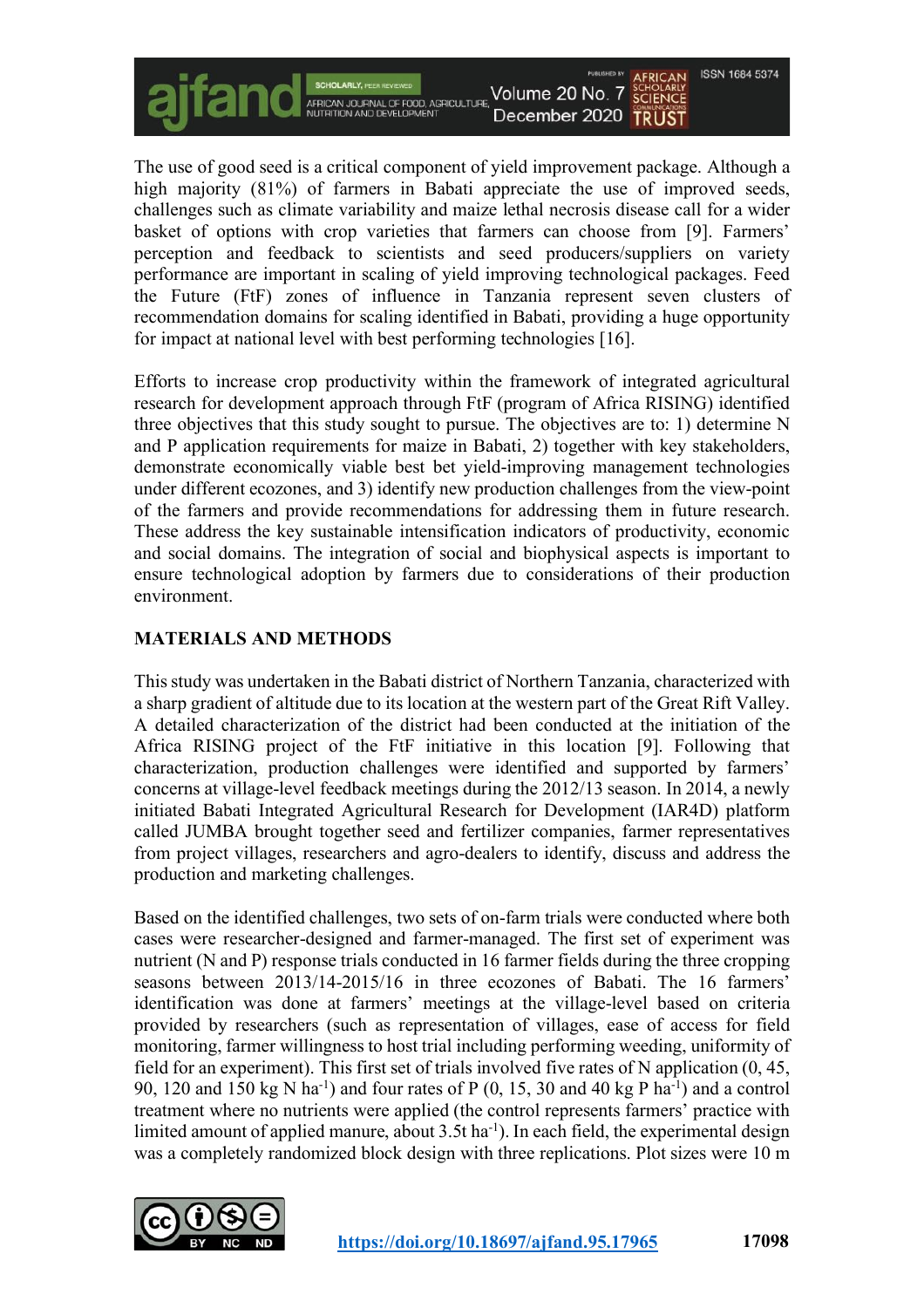

by 10 m in all fields. SeedCo variety (SC627), a hybrid commonly grown by farmers in Babati, was used in this set of trials. At the end of every season, results of preliminary analysis were discussed with farmers and other stakeholders during annual feedback meetings.

The second set of trials were demonstrations of best-bet practices where nutrient application rates were informed by initial results of the nutrient response trials. A treatment with modest (rounded off) application rates of N  $(50 \text{ kg ha}^{-1})$  and P  $(20 \text{ kg ha}^{-1})$ <sup>1</sup>) was identified as best-bet practice and was further placed in demonstration trials for farmer evaluation. These were conducted in eight farmer fields during the 2015/16 cropping season, and included the best-bet practice in comparison with unfertilized control. Minjingu Mazao (supplied by Minjingu fertilizer company) contains 10% N and 9% P while DAP fertilizer has 18% N and 20% P. Nitrogen not supplied by the P source was applied as Urea fertilizer. The selected treatments were demonstrated under four improved maize varieties; Mams H913, Meru H513, Meru H515 and NATA H105 [Table 1]. The 'Meru Agro Seed' and 'AMINATA Quality Seed' companies provided the seed required every year for the experiments. The demonstrations included six fields in 'low elevation low rainfall' ecozone, one field in 'medium elevation high rainfall' and one field in 'medium elevation low rainfall' ecozone.

Land preparation followed common farmer practices of using oxen-drawn plough. Maize was planted at a spacing of 90 cm by 25 cm and intercropped with a late maturing pigeon pea variety. Weeding was done twice, at V6 and V12 stages (that is at six and twelve well developed leaves, respectively), using hand hoes while pest management, essentially stem-borer control was by the application of bulldock.

Phosphorus from the respective sources was basal applied at planting (in planting holes) while nitrogen was applied in two equal splits, before weeding at V6 and at V12 stages through banding. Harvesting, done manually at harvest maturity, was carried out in two subplots of 3 m by 3 m plots for each variety and fertilizer combination for the nonreplicated demonstration trials, and within 3 m by 3 m net plots for on-site replicated nutrient response trials. All the maize plants in the subplots were cut, ears separated from stovers and each component weighed. A sub-sample of five ears was selected to ensure it represented the sizes and the moisture content of all the cobs. These were oven-dried for 48 hours at 60°C and dry weights of maize cores, ear and grain were measured, using a Mettler Toledo Electronic balance (0.01 g precision).

At the commencement of the experiment, four soil sampling points were randomly selected using Y sampling method and initial soil nutrient content assessed at 0-20 cm depth. The parameters assessed were soil organic carbon (SOC), total N and extractable P using Mehlich 3 extraction procedure and pH (1:1 soil: H2O). Soils of the three ecozones have moderate pH while medium elevation high rainfall eco-zone is deficient of extractable P. Results of the initial soil nutrient content and other locational characteristics are provided in Table 2.

For both sets of trials, leaf chlorophyll concentrations were measured in one farmer field in "Medium elevation high rainfall ecozone" using a Minolta SPAD 502 plus meter. The

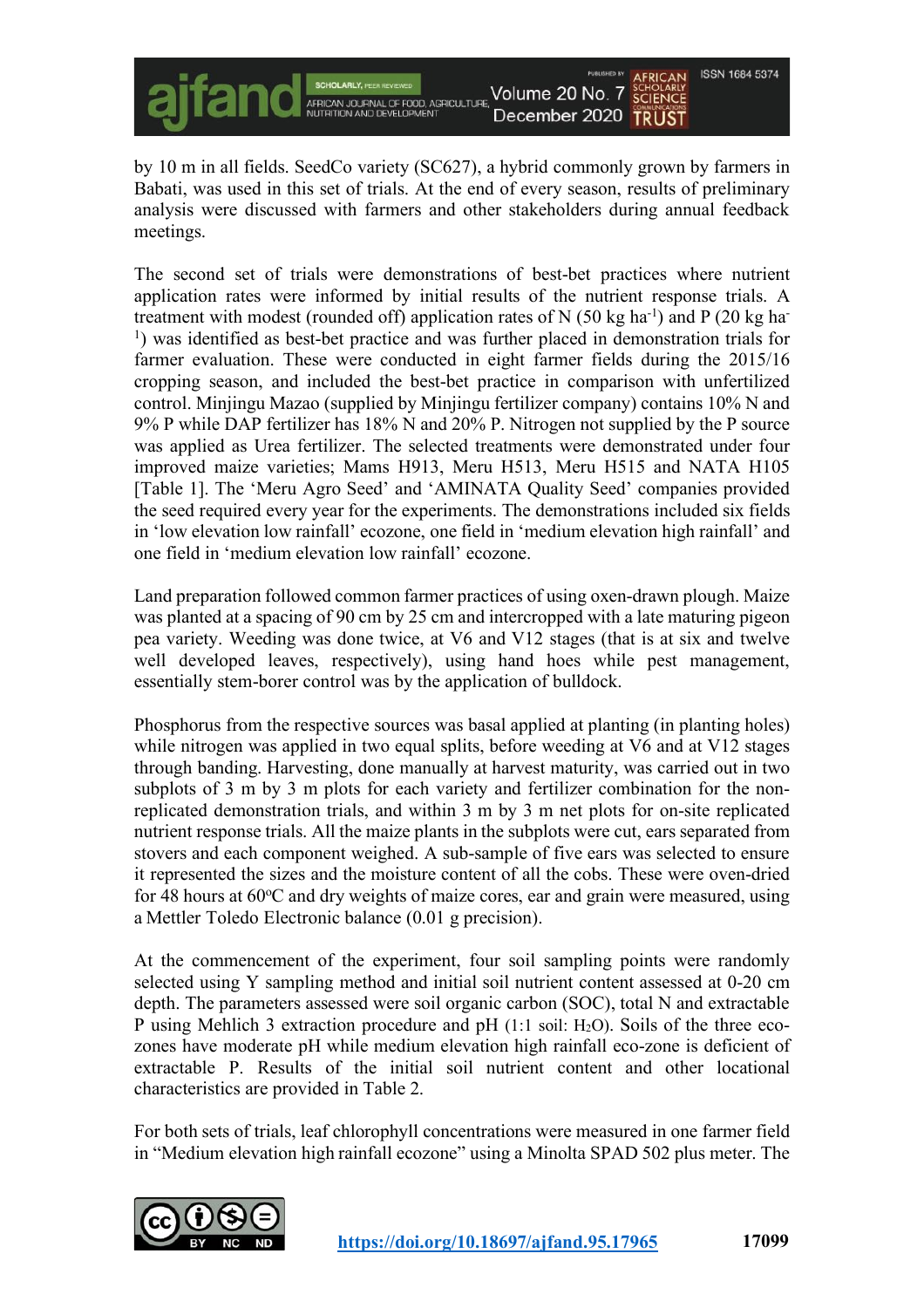$\overline{F}$ 

Volume 20 No. 7 **SCHOLARLY**<br>**SCIENCE** December 2020 TRUST

**ISSN 1684 5374** 

SPAD values provide an estimate of the leaf N status for decision making on timing and application quantities of N. For the "Medium elevation low rainfall ecozone", leaf chlorophyll measurements were recorded for one field within the nutrient response trial. The measurements were taken in all treatments of N response during V12 growth stage and, in each plot, measurements were an average of 10 ear leaves (10 plants).

Farmer technology assessment was conducted within the demonstrations in selected villages of Sabilo, Ayamango and Orngadida facilitated by trained district level agriculture extension staff. The process involved farmers separated in sub-groups of men. women and youths walking through masked labeled plots that did not reveal actual fertilizer treatments and under different varieties. Each group recorded the key characteristics of each fertilizer and variety combination. Farmers reported back their findings to their peers who were segregated as men and women groups. This was followed by group discussions and a ranking of the fertilizers and varieties by each group. Determination of future farmer research and development needs and potential solutions to increase agricultural productivity was based on focused group discussions with 26 (23% women) participating farmers and village extension staff from each of the ecozones. Participants listed the needs, followed by a ranking based on priority. For each of the needs, potential solutions were also identified.

Based on the exchange rate of the Tanzanian Shilling to the United States Dollar (US\$), an economic analysis of the technologies used in the study was performed. The economic analysis was based on a participatory process with farmers in each ecozone providing the farm gate prices, which were US\$ 32.2 per 50 kg bag of urea and DAP, US\$ 16.1 per bag of Minjingu Mazao, US\$ 2.3 for fertilizer transport of up to three 50 kg bags, US\$ 6.8 cost of fertilizer application at planting and Urea top-dressing ha-1, US\$ 7.9 for harvesting t<sup>-1</sup>, US\$ 10 for threshing and bagging t<sup>-1</sup>. Maize stover is sold at an average price of US\$ 0.46 t<sup>-1</sup>. To account for researchers' influence including penalty on small plot sizes used in yield determination, grain and stover yields were adjusted downwards by 15% [15, 18]. For outputs (price of maize  $=$  US\$ 18.4 per 100 kg bag).

### **Data analysis**

Data derived from fertilizer response trials was analyzed using one-way Analysis of variance in GenStat software 14<sup>th</sup> edition. The effect of fertilizers was analyzed per individual ecozones and cropping seasons. Replicates were nested within farms and grain yield used as variate of the model. Data for four fields during the 2014-15 cropping season were not used since there was crop failure, due to drought. There were three trial fields in both 'low elevation low rainfall' and 'medium elevation high rainfall' ecozones and six fields in the 'medium elevation low rainfall' ecozone included in the analysis. Mixed effects model was also used for statistical analyses using lme4 package in the R statistical software (R 3.2.4 version) to analyze data from the demonstration trials. For this, DAP and Minjingu Mazao fertilizers were considered as replications nested within farms in the analysis, since their performance was similar. For the medium elevation ecozones, varieties were also considered as replications since no major performance differences was observed.

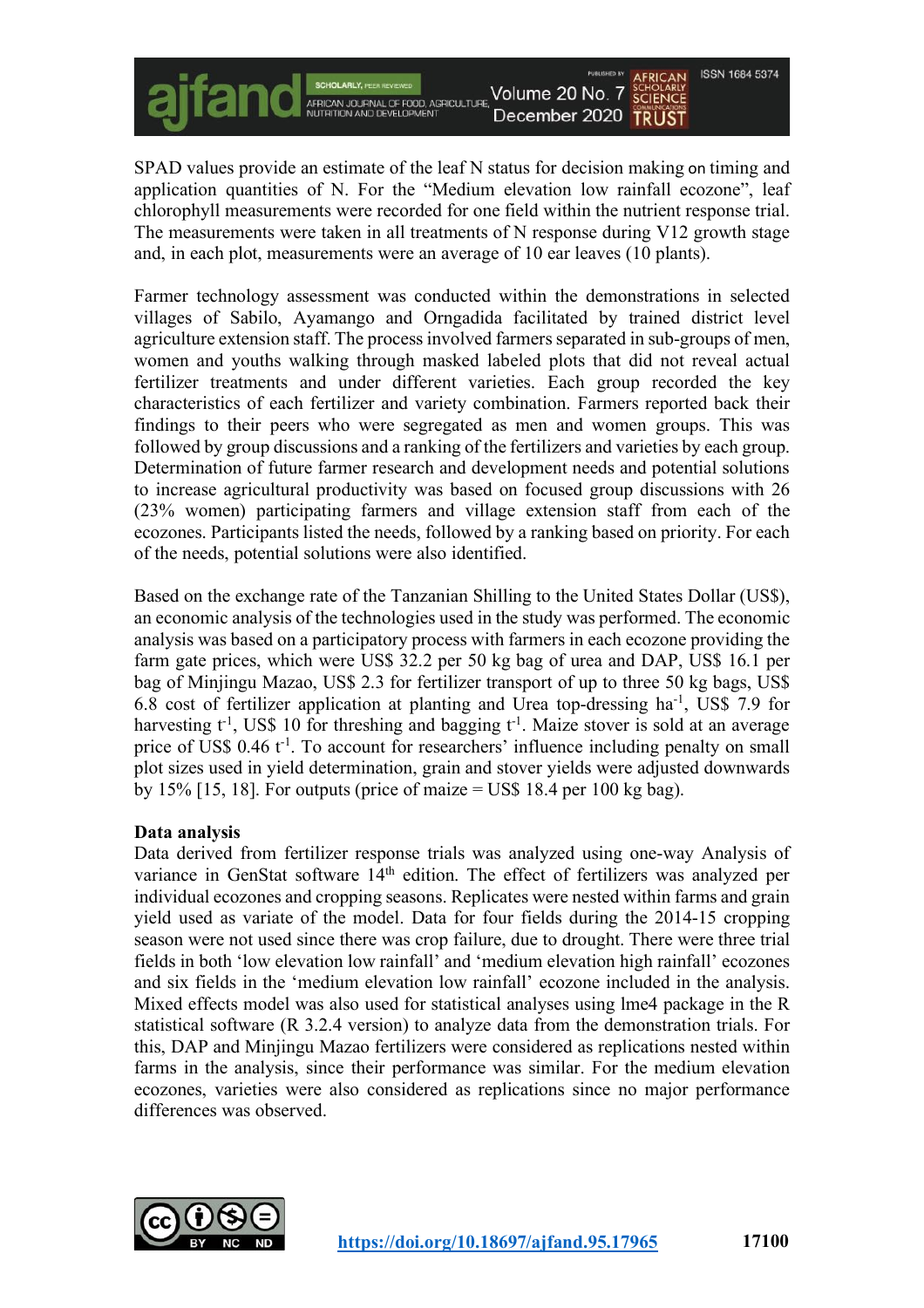

Dominance analysis was done to identify the fertilizer options that have more costs that vary yet less net benefits than other options [5]. For the non-dominated options, marginal rate of return was calculated as the ratio of the additional benefits and costs of using any of the fertilizer options over the control.

# **RESULTS AND DISCUSSION**

## **Effect of fertilizer application on maize grain yield**

Maize grain yield performance was variable in the three eco-zones and over the two seasons of assessment. Treatments tested had a significant effect on maize yields (P<0.05). Fertilizer use resulted in yield gains ranging from 17% to 66% relative to farmer practice where manure as the only nutrient source was applied in 2016 (Table 3). These gains were statistically significant  $(P<0.05)$  in most cases. In the low elevation low rainfall ecozone, there is no response to N without application of P; that is both N and P limited yields. Here, combined application of N and P increased yields by 41% and 35% in the 2014 and 2016 seasons, respectively, over treatments where either nutrient was omitted. For the medium elevation ecozones, only N and not P limited yields especially in 2014 season. The application of N of at least  $45 \text{ kg}$  ha<sup>-1</sup> in these medium elevation ecozones increased yields by 41-96% in the 2014 season and 12-117% in the 2016 season depending on quantity of nutrient applied. Although 2016 yields under the medium elevation -high rainfall ecozone were not statistically different, the zero N treatment still had the lowest yields relative to treatments with N. These results show that medium elevation eco-zone require application of N of at least  $45 \text{ kg}$  ha<sup>-1</sup> while the low elevation low rainfall ecozone requires also P of at least 15 kg ha<sup>-1</sup> for increased yields but the actual benefits will vary by season.

The role of fertilizers in increasing productivity as demonstrated in our study is also evident elsewhere [19, 20, 21]. In our study, the differences in P play a huge role in influencing productivity than the difference in rainfall of 80mm between Medium elevation –high and low rainfall sites. While application of manure under farmer management is important in improving crop yields [9], further application of fertilizers can raise the productivity and bridge the yield gap in these systems.

Increased yield with both DAP and Minjingu Mazao in all ecozones is interesting, especially because the effect of Minjingu-based fertilizers such as Minjingu Mazao on crop yield under moisture stress is a subject of debate [15]. Moisture stress early in the season was associated with a short crop stand relative to DAP but final yields were similar.

### **Effect of fertilizer application on leaf chlorophyll**

The status of leaf N, based on SPAD readings, was low for the treatments without N application (0 N) relative to the other treatments (Figure 2a). Besides, SPAD measurements were consistent with yield results where any amount of nitrogen applied increased SPAD readings over the control in both the medium elevation high rainfall ecozone and the medium elevation low rainfall ecozone (Figure 2b).

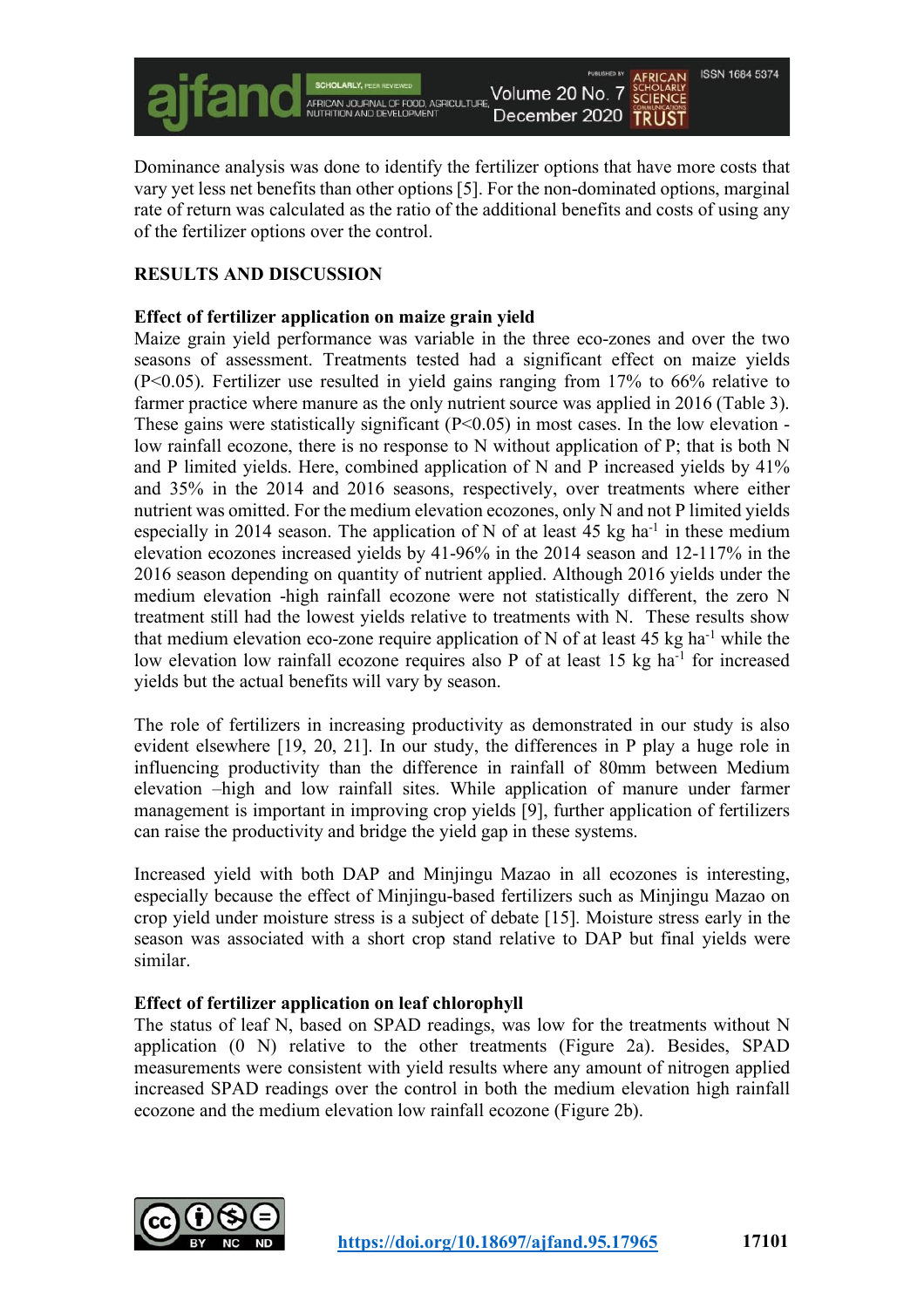

#### **Figure 2**: **SPAD measurements under different N fertilizer treatments in two ecozones of Babati; each bar represented the average of 10 ear leaves within a plot**

The profitability trend mirrors that of leaf chlorophyll readings that were also not different with successive N amounts beyond the 45 kg N ha<sup>-1</sup>. This demonstrates the potential to utilize SPAD meters as diagnostic tools to inform nitrogen application across sites and within seasons. In this study and except under fertilizer subsidy, N and P application at low rates is recommended, with exception of the medium elevation low rainfall ecozone, where the need for P is yet to be demonstrated.

### **Effect of varieties and P sources on maize productivity**

Except for Mams H913, there was a significant  $(P<0.05)$  positive effect of fertilizer application on the tested varieties used in the demonstration trials(from 75 to 135% yield increase over the control treatment; Figure 3). The highest maize grain yield under the improved practice were observed with Meru H513, Meru H515 and SC627. In Ayamango, men ranked Minjingu Mazao to be superior than DAP while women ranked them vice versa (data not shown). In a second village (Orngadida) within the same ecozone, DAP applied to SC627 was ranked superior to Minjingu Mazao by both men and women. However, with Meru H513, women preferred Minjingu Mazao to DAP while men preferred DAP to Minjingu Mazao, indicating the equal performance of these two fertilizers.

The debate of using Minjingu only in ecozones classified as moist is challenged by climate change since such environments are now experiencing increased climate variability including periods of moisture stress. While yields are significantly higher in the medium than low elevation ecozone, yields under low rainfall sites of medium elevation ecozone are the same as sites considered to be of high rainfall within this ecozone. The medium altitude low rainfall ecozone had good soils limited only in N.

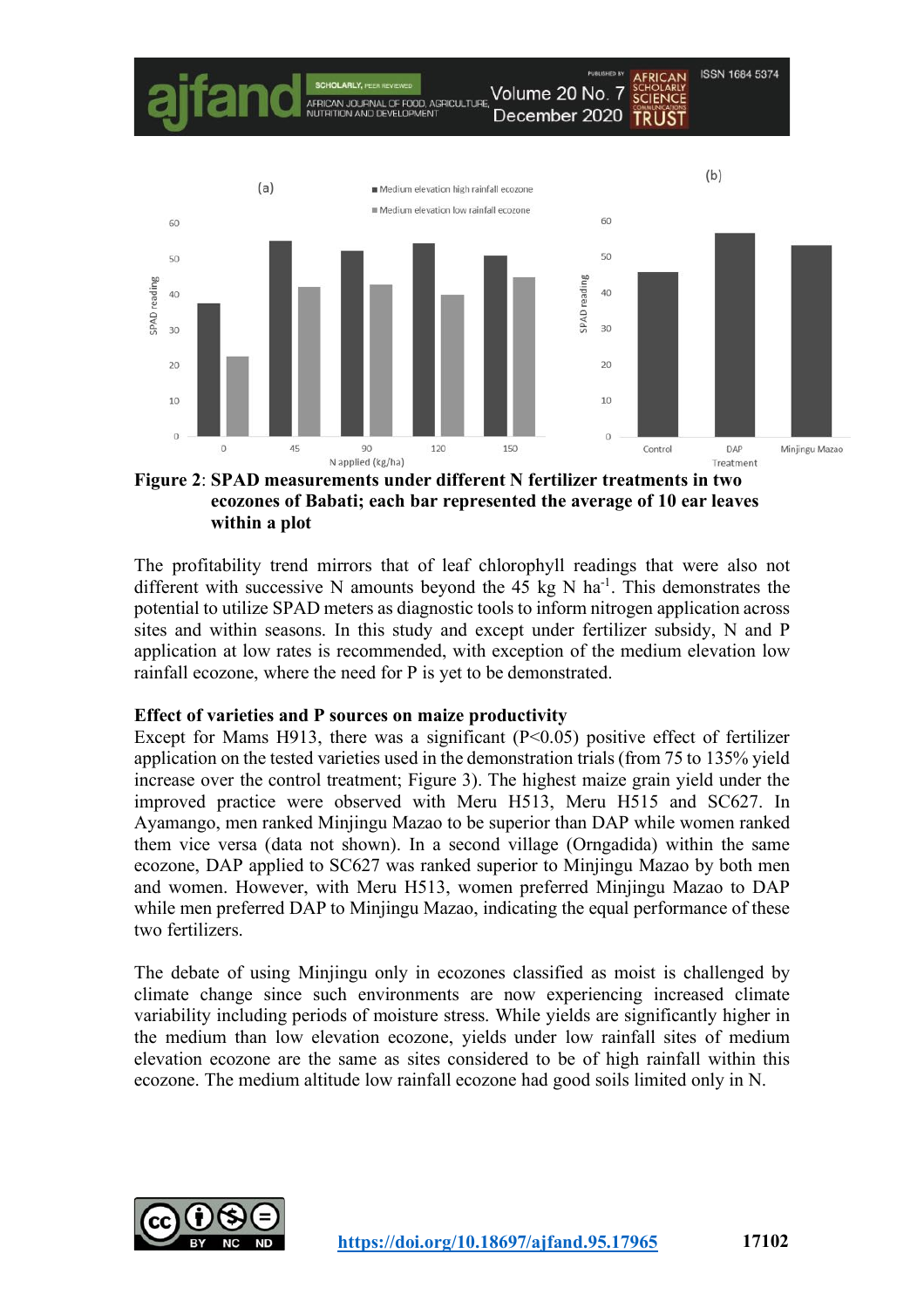

**Figure 3: Maize grain yield observed under different varieties and treatments in demonstrations in Low altitude low rainfall agro-ecozone. Error bars are 95% confidence limits of mean. IP= "improved practice"**

Responses to fertilizer (DAP and Minjingu Mazao) were on average 188% in the low rainfall, and 214% in the high rainfall sites (Figure 4). A joint technology ranking by men and women in the low rainfall site, under DAP, showed performance differences of varieties in the descending order Meru H513>SC627>Mams H913 >Meru H515. Under Minjingu Mazao, a different order was observed, that is, Meru H515>Meru H513>Mams H913 > SC627. This indicates farmer inability to differentiate performance of the different varieties that all produced high yield in these two ecozone.

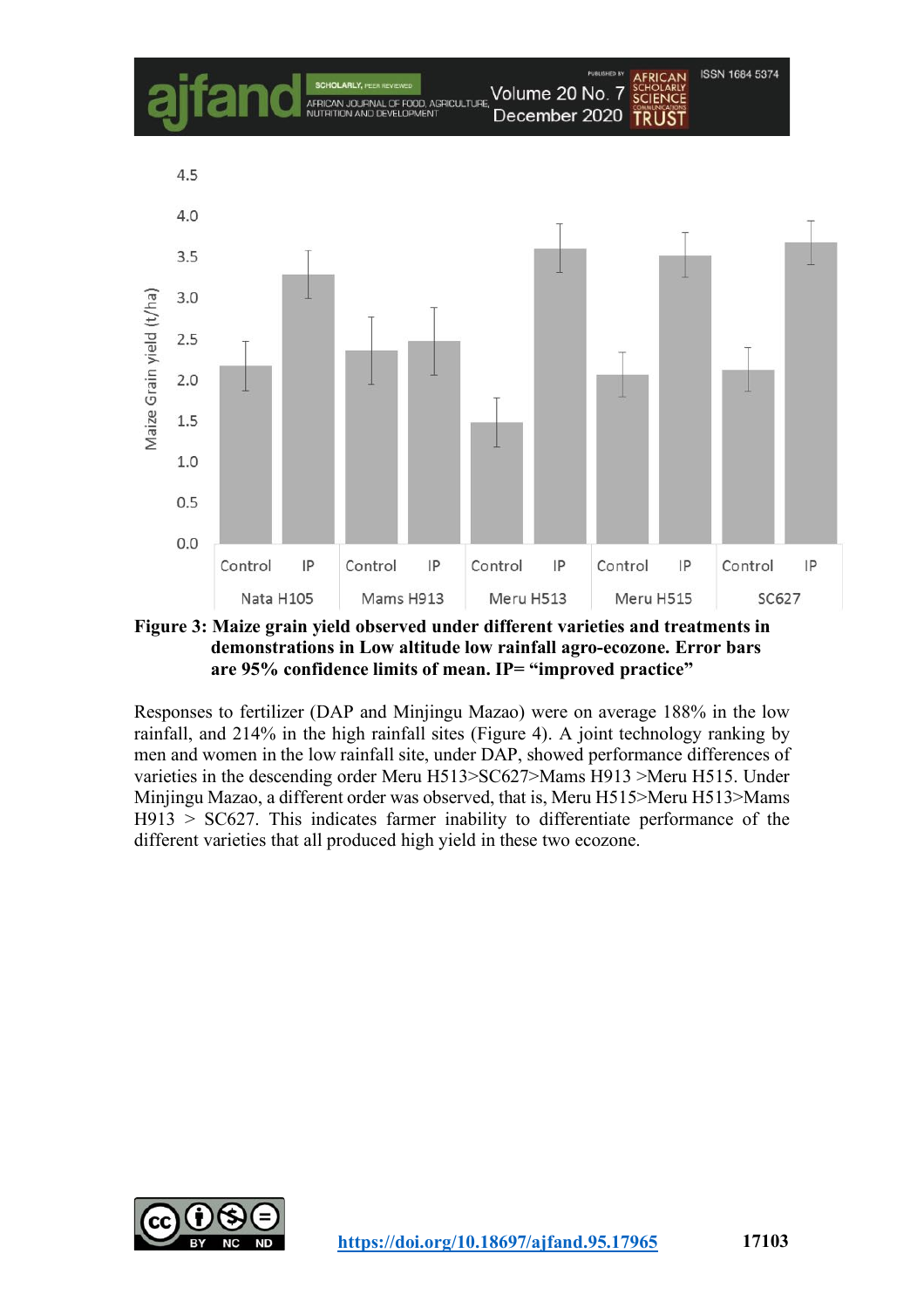

**Figure 4: Maize grain yields observed under control and improved practices in demonstrations in medium elevation ecozones; error bars are 95% confidence limits**

Although hybrids are generally categorized based on ecologies, their response in different environments determine where each hybrid type is best suited for higher performance [22]. Mams H913 is unsuitable for low elevation - low rainfall ecozone and is best targeted to the medium altitude. Among the varieties tested in this study, Meru and SeedCo (SC 627) will still perform well in low or high elevations indicating they are stable varieties.

### **Maize variety ranking by gender**

Variety ranking, done separately by men and women was consistent with the final harvest data but with some noticeable gender differences (Table 4). The differences in variety ranking are associated with preferences such as number of ears, sizes of cob and grain by either gender. In Ayamango village men ranked Meru H515 and SC627 similarly, followed by Meru H513. Contrary to men, women ranked Meru HB513 first, followed by Meru H515 and then SC 627. Meru H513 has leaf architecture that allows increased light penetration and air circulation benefiting the commonly intercropped pigeon pea, unlike SC627 and Meru H515 that shadow the intercrop. However, Meru H513 does not close the ear completely and may result in increased Aflatoxin infestation when moisture gets into the cob.

### **Economic benefits of fertilizer application**

Economic analyses of the improved practice and unfertilized control show both Minjingu Mazao and DAP as highly profitable in medium elevation agro-ecozones attracting a marginal rate of return of 2.4 to 3.0 (Table 5). At the prevailing input market prices, application of these fertilizers was unprofitable in the low elevation low rainfall due to poor response by Mams H913 and the overall low yield in this ecozone influenced by

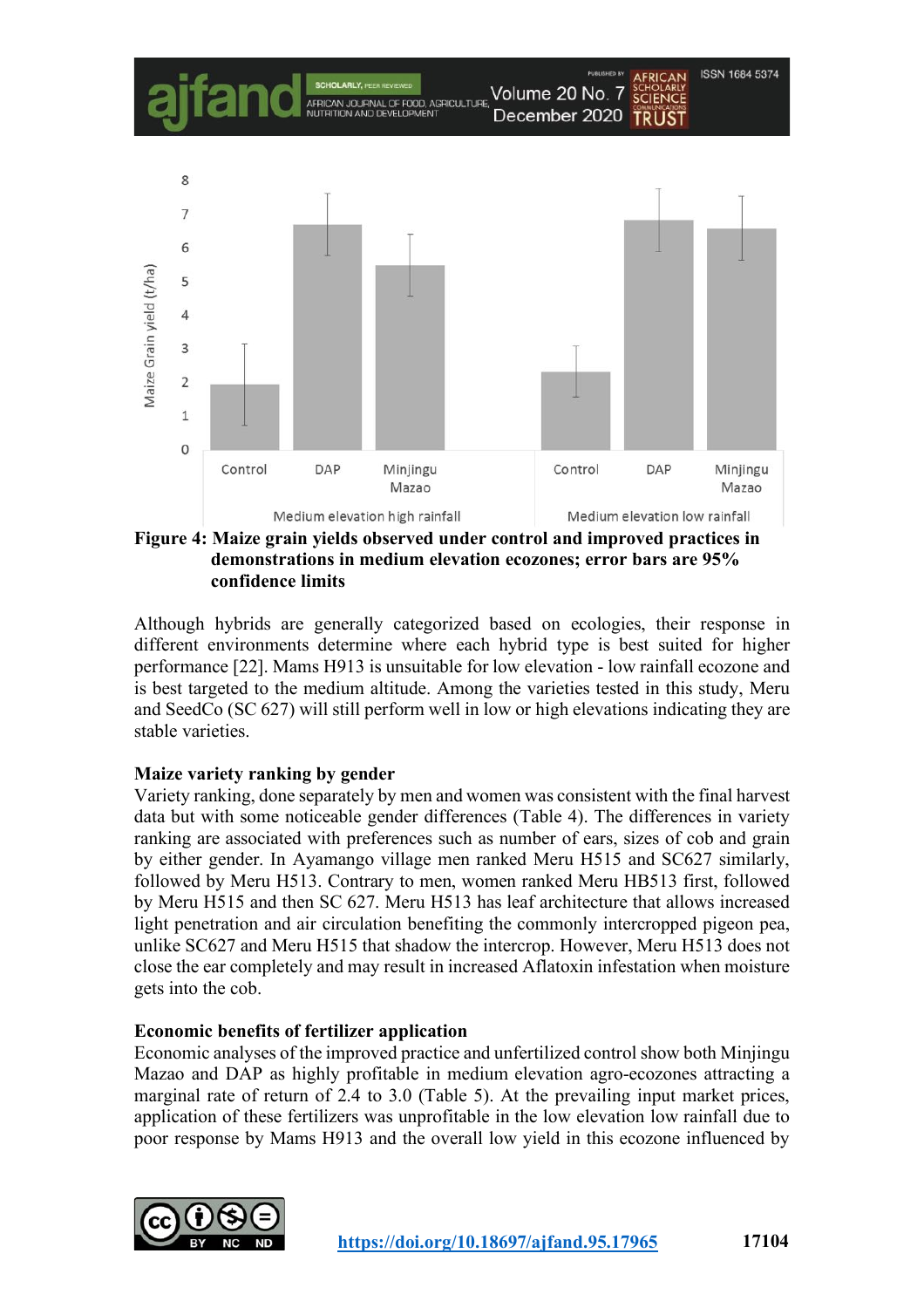

drought. Both DAP and Minjingu Mazao are profitable considering their half prices offered in the subsidy program (except Minjingu Mazao in the low altitude low rainfall ecozone). Economic analyses of the individual nutrients N and P based on the nutrient response trials showed N application at 45 kg ha<sup>-1</sup> is profitable and attractive for adoption by farmers in all ecozones (MRR of 1.8, 2.2 and 3.0 in Low altitude low rainfall, Medium elevation high rainfall ecozone and Medium elevation low rainfall ecozone, respectively; data not shown). All other N application rates except 90 kg /ha (MRR=2.0) in the Medium elevation low rainfall ecozone attracts a low MRR of less than two. Application of P alone attracted a low MRR of 1.8 in the low altitude low rainfall and 1.4 in the Medium elevation high rainfall ecozone when applied at 15 kg/ha, with all other cases having MRR<one. Using prices available within the subsidy program for DAP and urea, N application was profitable (MRR  $2.0 - 5.0$ ) at all application rates and in all ecozones while P application was profitable only for 15 kg P ha<sup>-1</sup> in the Low altitude low rainfall (MRR=3.0) and Medium elevation high rainfall ecozones, (MRR=2.5).

Despite the non-statistical differences in yield due to P source, the extra US\$ 120-210/ha obtained with DAP relative to Minjingu Mazao is attractive enough for the DAP investment. For acidic soils, Minjingu which has a liming effect is preferred [23]. In the moderate pH soils where liming is not needed, P source should be guided by relative prices of the fertilizers, seasonal weather forecasts and by ratio of cations in the soil [9, 24].

## **Factors contributing to low agricultural productivity**

Focused group discussions identified and ranked problems contributing to low agricultural productivity in the following order: (1) Drought due to unreliable rains, poor rainfall distribution, and early cessation, 2) Low/lack of knowledge on improved crop husbandry practices, 3) High costs for inputs 4) Low soil fertility, 5) Pests and diseases and 6) Low availability of labour.

In the participatory technology assessment, the almost similar yields yet interchanged ranking of Meru H513, Meru H515 and SC627 maize seeds by both genders indicate likely differences in preferences and high competitiveness between the three varieties. Prioritization of drought by farmers as the first concern in production resonates with researcher experiences during the period.

Uptake of the demonstrated technologies has the potential for huge impact at the national level. Considering that the cultivated land constitutes 37% of 83000 km2 of the seven recommendation domains of FtF focus region in Tanzania, a modest yield increase of one t ha<sup>-1</sup> per season translates to additional 3 million tons in the national food basket annually, a 565m US\$ worth of food [16]. Achieving this requires partnerships with relevant development partners to integrate good agricultural practices in their outreach work. Following capacity enhancement, the ministry of agriculture staff can implement demonstrations of varieties and fertilizer use on their own and conduct field days to reach out to more farmers as is the case in Babati. To absorb the increased productivity, Selian Agricultural research institute is actively linking farmers to markets and E-soko awareness and utilization whose utility has increased among farmers. Testing and demonstrating technologies within a multi-stakeholder engagement approach catalyses

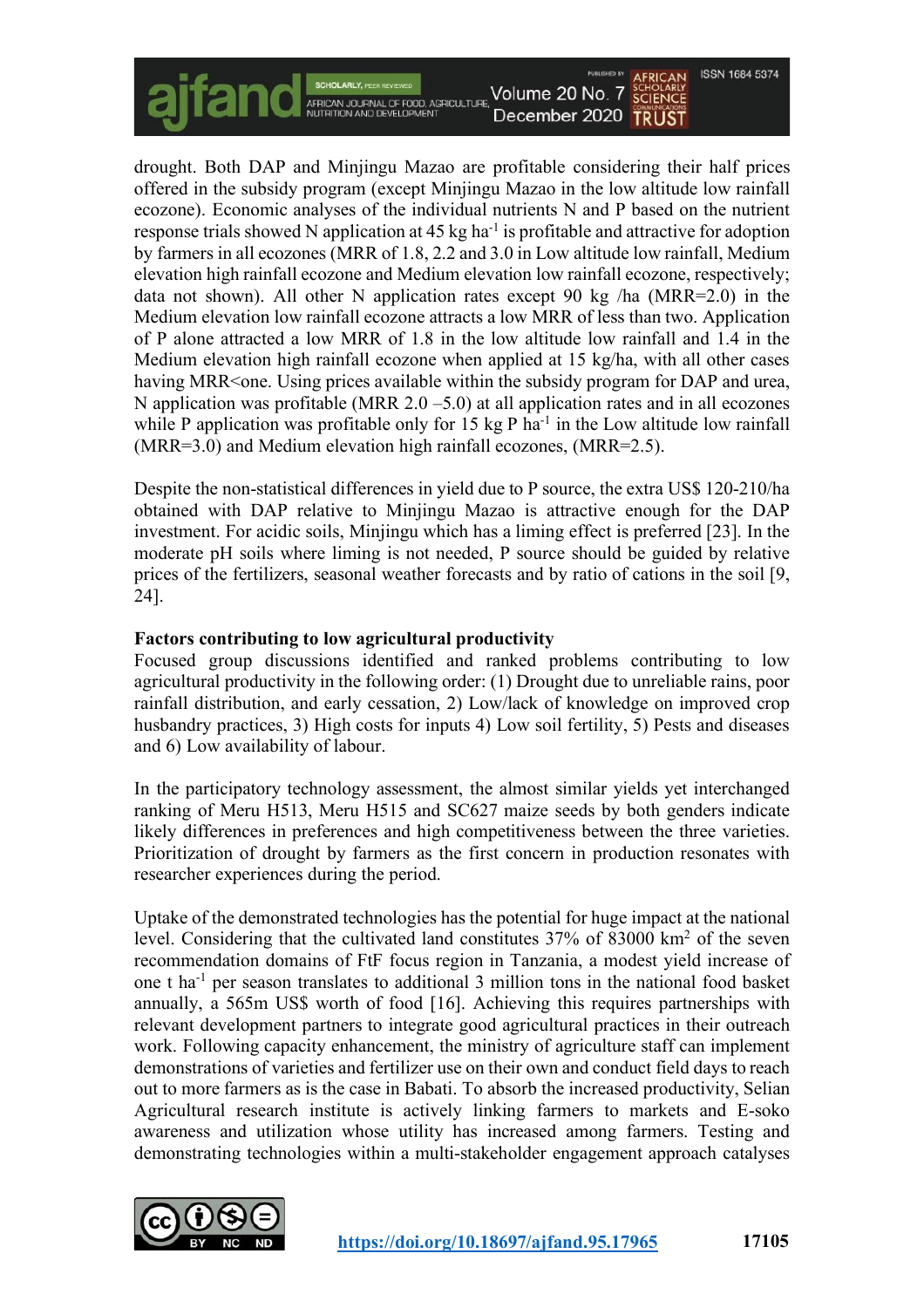

ownership and emerging knowledge gaps are addressed and fears arrayed through the wide expertise presented. Including policy makers ensures that appropriate policies can be put in place in order to remove institutional barriers to delivery and uptake of agricultural technologies.

# **CONCLUSION**

Combined applications of modest amounts of P at 20 kg ha<sup>-1</sup> and nitrogen at 50 kg ha<sup>-1</sup> are adequate to increase maize productivity, by at least 32%, in most ecozones studied. Minjingu fertilizers and DAP are highly profitable in medium elevation agro-ecozones but more work is needed to improve profitability of Minjingu Mazao in the low elevation low rainfall ecozones. To maximize on the economic benefits, farmer decision on P sources need to be guided by information regarding relative fertilizer prices.

The utilization of new improved varieties such as Meru 513, Meru 515, Nata H105 and Mams H913 within the suitable ecozones and their promotion alongside the traditional varieties has potential to enhance productivity and response to fertilizers, and acceptability by farmers.

#### **ACKNOWLEDGEMENTS**

This study was largely sponsored by IITA through the USAID Feed the Future's Africa RISING program with additional support during manuscript development from CGIAR Research Program on Water, Land and Ecosystems (WLE) under the restoring degraded lands (RDL) flagship through the CGIAR Fund Donors including: the Australian Center for International Agricultural Research (ACIAR); Netherlands Directorate- General for International Cooperation (DGIS); Swedish International Development Cooperation Agency (Sida); Swiss Agency for Development Cooperation (SDC); and the UK Aid. Support through provision of Minjingu Mazao fertilizer by the Minjingu Fertilizer Company and provision of maize seeds by Meru Agro-Tours & Consultants Co. Ltd and the Aminata Quality Seeds & Consultancy Ltd companies is acknowledged. The research team that made this work possible include Isaac Savini, Yangole Luhenda, Inot Songoyani and Venance Kangwa. We also acknowledge the facilitative role played by extension staff of Babati at district, ward and village levels and particularly Rose Anael, Edgar Lyakurwa and Jonas Julius who together facilitated participatory technology evaluations sessions. We also acknowledge Ada Achieng who helped with the economic analyses and Mzee SD Lyimo who facilitated the focused group discussion for identification of future research and development needs from the farmers' perspective and who has been actively involved in linking farmers to markets.

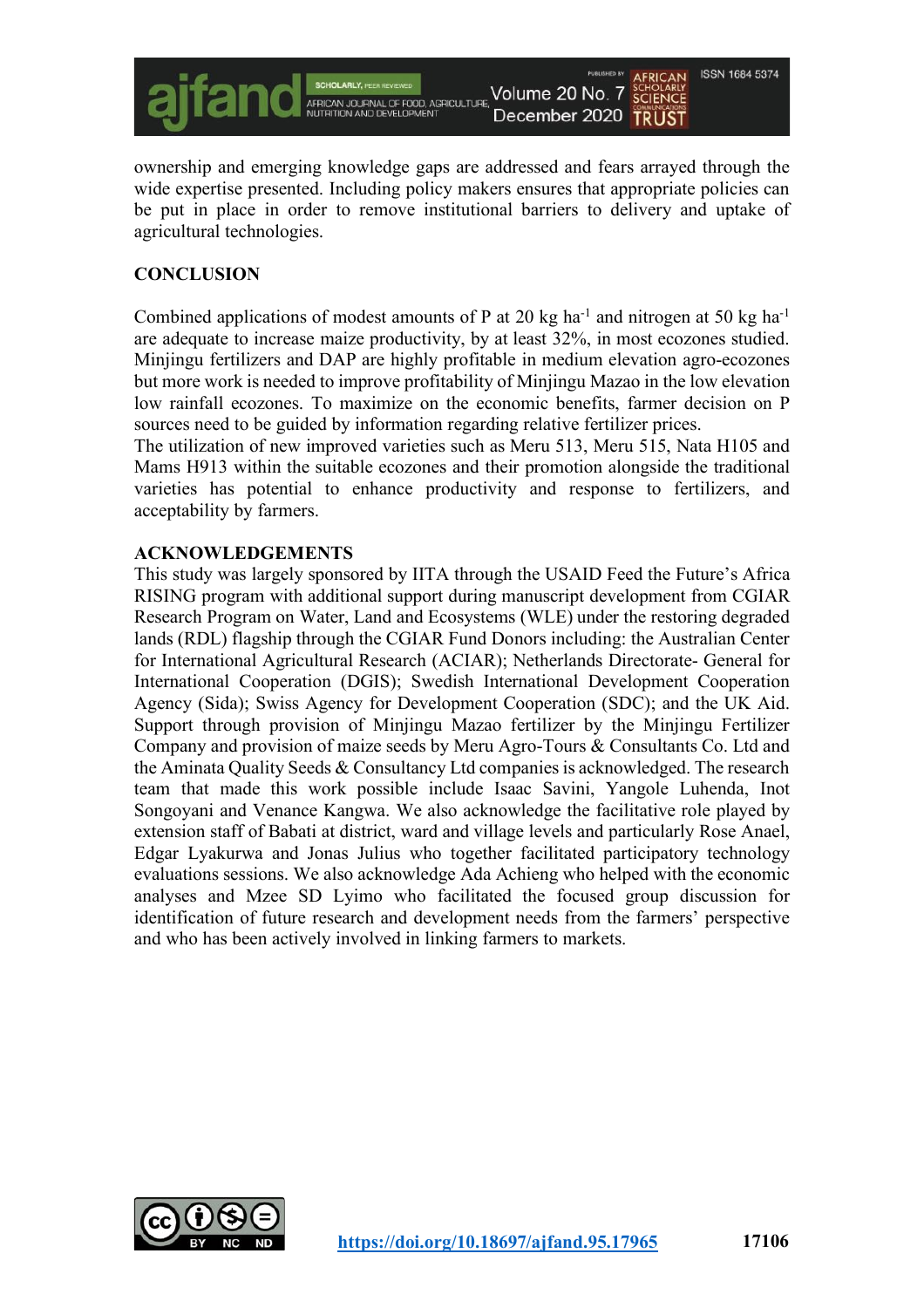

| <b>Name</b><br>of | Year of | <b>Elevation</b>      | <b>Maturity</b>             | <b>Yield Potential</b> | <b>Special attributes</b>                                         |
|-------------------|---------|-----------------------|-----------------------------|------------------------|-------------------------------------------------------------------|
| <b>Variety</b>    | release | (m)                   |                             | $(t \, ha^{-1})$       |                                                                   |
| Meru H513         | 2013    | 800-1500              | Intermediate                | $8.5 - 10$             | Drought and Low N<br>tolerance                                    |
| Meru H515         | 2013    | 800-1500              | Intermediate                | $7 - 10$               | Drought tolerance                                                 |
| <b>Mams H913</b>  | 2013    | 800-1500              | Intermediate                | $8.5 - 10$             | Quality Protein Maize-<br>lysine<br>enhanced<br>and<br>Tryptophan |
| <b>NATA H105</b>  | 2013    | < 1600                | Early<br>to<br>intermediate | 9                      | General adaptability                                              |
| <b>SC627</b>      | 2001    | Intermediate<br>range | Intermediate                | $7-9$                  | General adaptability                                              |

# **Table 1: Improved maize varieties used in the study and their unique attributes**

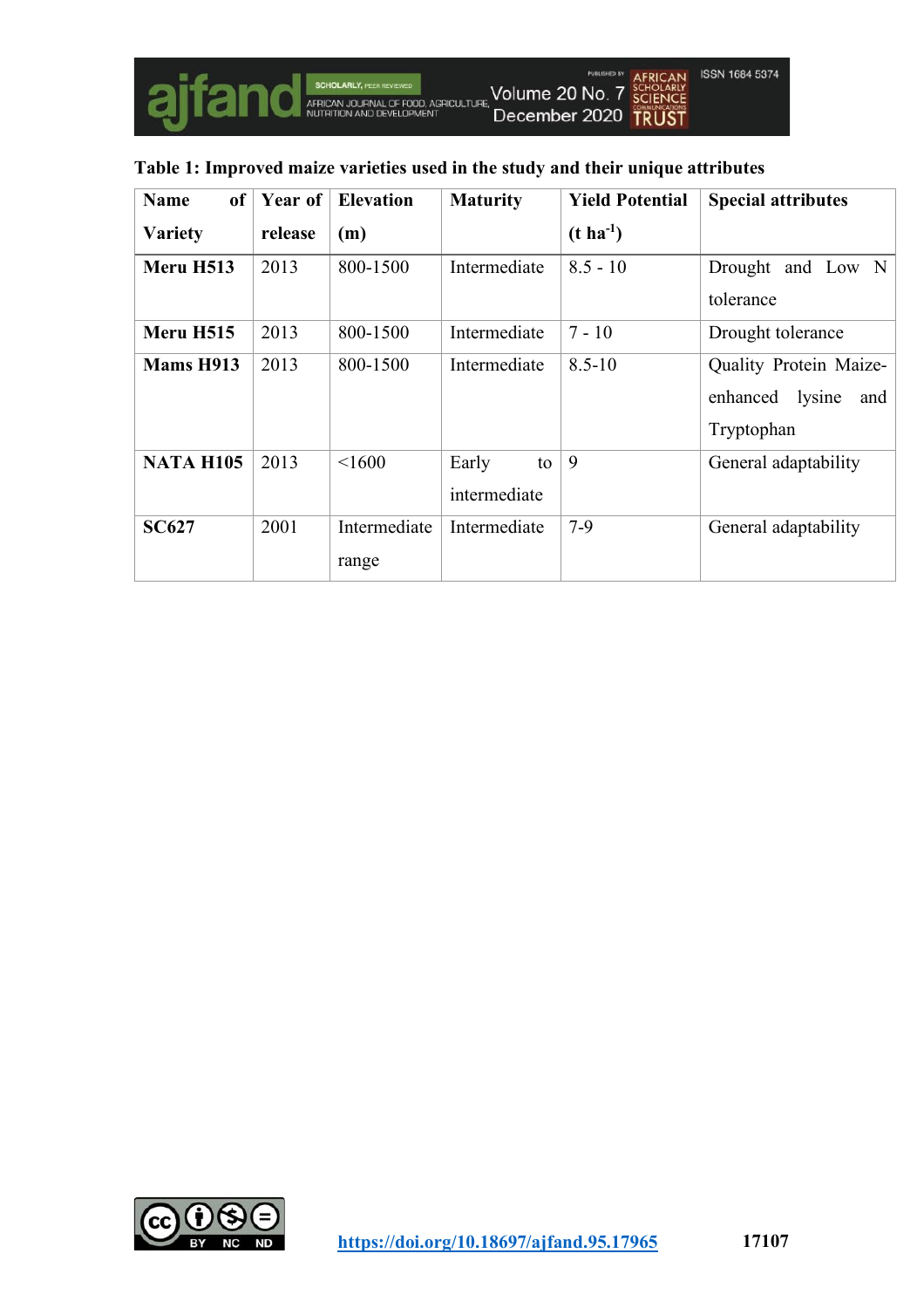

**Table 2: Locational characteristics of the studied eco-zones in Babati, Northern Tanzania**

| Ecozone   | <b>Villages</b> | <b>Elevation</b> | Rainfall | Lat     | Long  | <b>SOC</b> | <b>Total</b> | pH   | ${\bf P}$ |
|-----------|-----------------|------------------|----------|---------|-------|------------|--------------|------|-----------|
|           |                 | (m.a.s.l)        | (mean    |         |       | (%)        | N            |      | (ppm)     |
|           |                 |                  | annual   |         |       |            | (%)          |      |           |
|           |                 |                  | in mm)   |         |       |            |              |      |           |
| low       | Hallu,          | 1233             | 769      | $-4.29$ | 35.89 | 1.68       | 0.13         | 7.68 | 26.21     |
| elevation | Ayamango and    |                  |          |         |       |            |              |      |           |
| low       | Orngadida       |                  |          |         |       |            |              |      |           |
| rainfall  |                 |                  |          |         |       |            |              |      |           |
| medium    | Seloto          | 1644             | 845      | $-4.24$ | 35.49 | 1.77       | 0.11         | 5.94 | 10.36     |
| elevation |                 |                  |          |         |       |            |              |      |           |
| high      |                 |                  |          |         |       |            |              |      |           |
| rainfall  |                 |                  |          |         |       |            |              |      |           |
| medium    | Sabilo          | 1648             | 763      | $-4.34$ | 35.47 | 1.57       | 0.11         | 6.93 | 49.4      |
| elevation |                 |                  |          |         |       |            |              |      |           |
| low       |                 |                  |          |         |       |            |              |      |           |
| rainfall  |                 |                  |          |         |       |            |              |      |           |

Lat= latitude; Long=Longitude; SOC=Soil organic carbon; P=phosphorus

| Table 3: Maize yield (t ha <sup>-1</sup> ) observed under different rates of N and P during the |
|-------------------------------------------------------------------------------------------------|
| long rains of the 2014 and 2016 seasons in three eco-zones of Babati                            |

| o<br>Treatments | Low              | Medium            | Medium           | Low              | Medium           | Medium            |
|-----------------|------------------|-------------------|------------------|------------------|------------------|-------------------|
|                 | elevation-       | elevation         | elevation        | elevation        | elevation        | elevation         |
|                 | low              | $-$ low           | - high           | $-low$           | $-$ low          | - high            |
|                 | rainfall         | rainfall          | rainfall         | rainfall         | rainfall         | rainfall          |
|                 |                  | 2014              |                  |                  | 2016             |                   |
| 0N 40P 60K      | 2.6 <sub>b</sub> | 3.2d              | 2.4c             | 3.7ab            | 2.3c             | 2.5bc             |
| 45N 40P 60K     | 3.5a             | 4.7 <sub>bc</sub> | 4.1ab            | 4.5a             | 4.7ab            | 2.8 <sub>b</sub>  |
| 90N 40P 60K     | 3.8a             | 4.9abc            | 4.4a             | 5.0a             | 5.0ab            | 3.0 <sub>b</sub>  |
| 120N 0P 60K     | 2.2 <sub>b</sub> | 4.9abc            | 3.3 <sub>b</sub> | 4.7a             | 5.1ab            | 2.7bc             |
| 120N 15P 60K    | 3.5a             | 5.3ab             | 4.1ab            | 4.6a             | 4.1 <sub>b</sub> | 3.0 <sub>bc</sub> |
| 120N 30P 60K    | 3.5a             | 4.9abc            | 3.8ab            | 4.3a             | 4.6ab            | 3.9a              |
| 120N 40P 60K    | 3.7a             | 4.5c              | 4.7a             | 4.8a             | 4.9ab            | 3.0 <sub>b</sub>  |
| 150N 40P 60K    | 3.4a             | 5.4a              | 4.7a             | 5.7a             | 5.6a             | 2.7 <sub>b</sub>  |
| Farmer          |                  |                   |                  | 1.9 <sub>b</sub> | 2.5c             | 2.0c              |
| Practice        |                  |                   |                  |                  |                  |                   |
| <b>LSD</b>      | 0.76             | 0.67              | 0.90             | 2.07             | 1.06             | 0.78              |

LSD=least significant difference. Values followed by the same letter within a column are not significantly different (P<0.05)

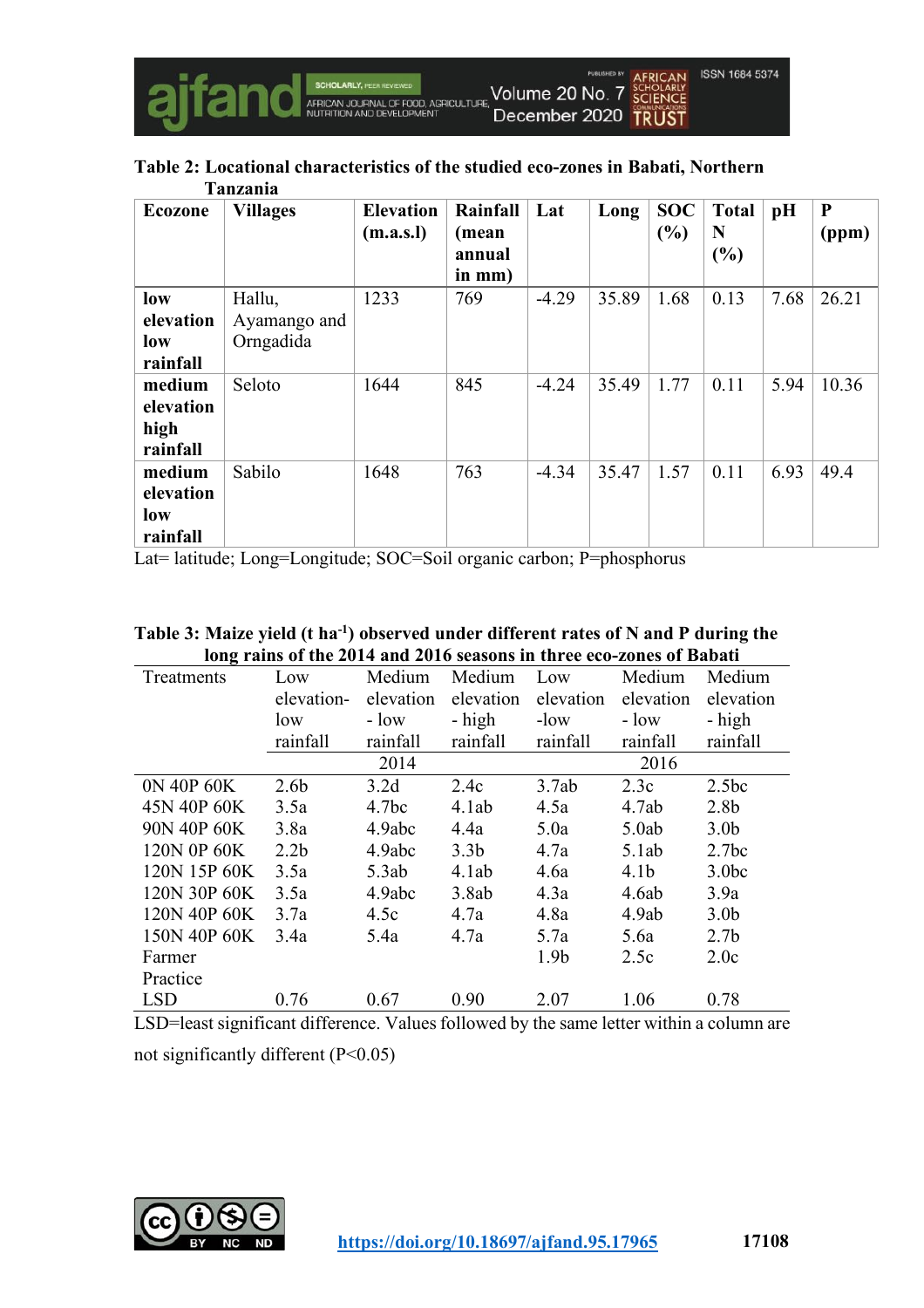

#### **Table 4: Ranking of technologies by men (m) and women (w) based on maize varieties, and basal fertilizers in Ayamango village**

| <b>Seed</b> | <b>Characteristics (+DAP)</b> | Rank | <b>Characteristics (+Minjingu</b> | Rank |
|-------------|-------------------------------|------|-----------------------------------|------|
| type        |                               |      | Mazao)                            |      |
| Meru        | Two cobs per plant, Good in   | 3(m) | Two cobs in some (m)              | 3(m) |
| H513        | sifting, low weight (m)       |      |                                   |      |
|             | Large cobs, big tall plants,  | 1(w) | Tall plants, long and slightly    | 3(w) |
|             | grains sunken $(w)$           |      | thin cobs, sweet when roasted     |      |
|             |                               |      | (w)                               |      |
| Meru        | Big stovers, cobs well closed | 1(m) | Big cobs, big grains, no pests,   | 2(m) |
| H515        | on top, one cob per plant,    |      | tall plant, little biomass (m)    |      |
|             | good for roasting, high       |      |                                   |      |
|             | weight, filled grains (m)     |      |                                   |      |
|             | More flour, breaks            | 2(w) | Big cobs, with closed tops,       | 1(w) |
|             | when sifting, closed tops,    |      | sweet when roasted, two cobs      |      |
|             | small cobs, good for sifting  |      | per plant $(w)$                   |      |
|             | (w)                           |      |                                   |      |
| <b>SC</b>   | Small cobs, open tops, some   | 2(m) | Big cobs, two cobs per plant,     | 1(m) |
| 627         | plants without cobs, high     |      | small grains, few plants, cobs    |      |
|             | weight $(m)$                  |      | well closed, large grains, high   |      |
|             |                               |      | biomass (m)                       |      |
|             | Thin $cobs(w)$                | 3(w) | Thin cobs, cob tops<br>well       | 2(w) |
|             |                               |      | closed, tall<br>plants,<br>high   |      |
|             |                               |      | biomass (w)                       |      |

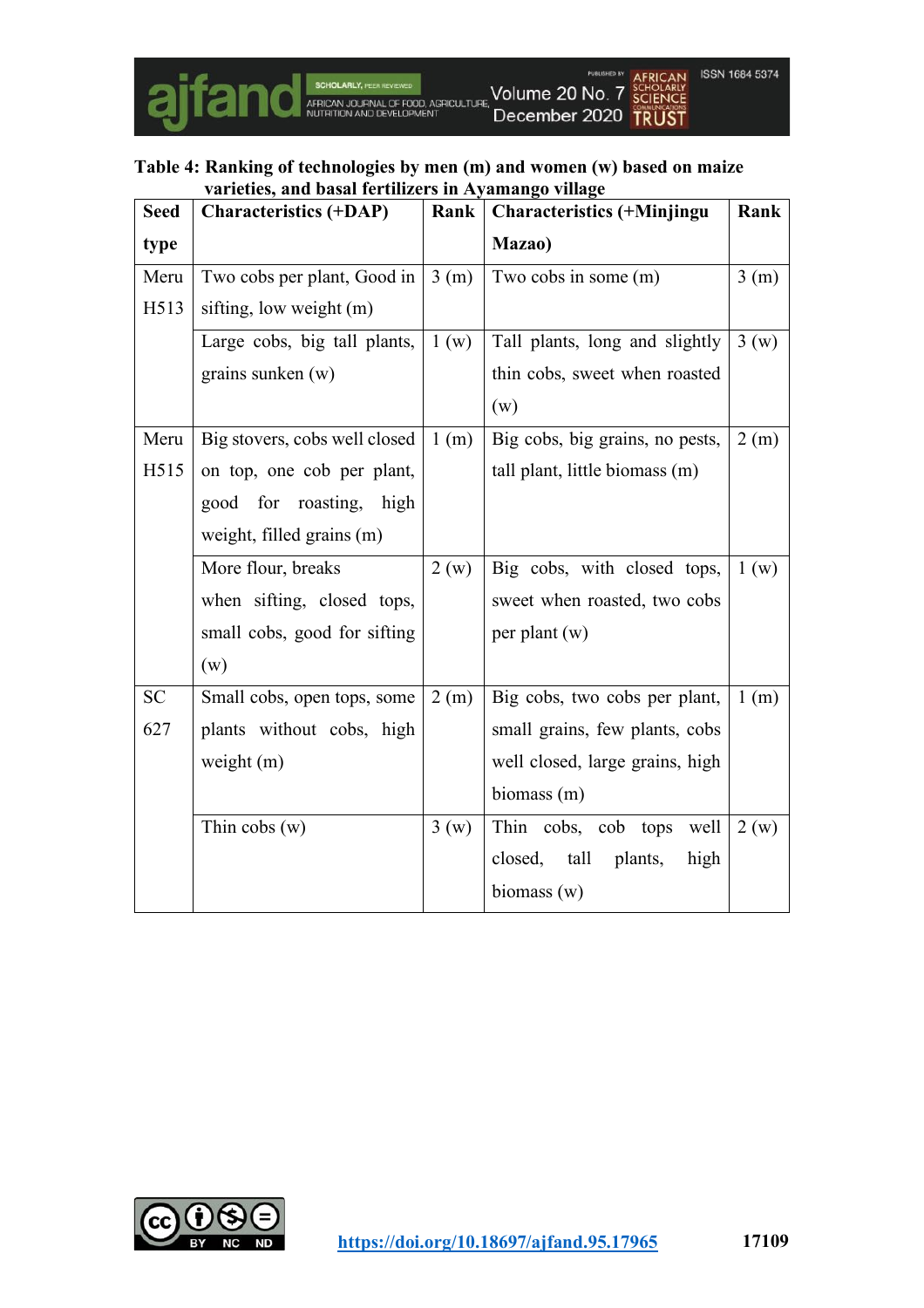

#### **Table 5: Results of partial economic analyses of effects of fertilizer application in different ecozones in Babati**

|                               | altitude<br>Low<br>low |               | Medium altitude high |                |            | <b>Medium</b><br>altitude |          | low           |           |
|-------------------------------|------------------------|---------------|----------------------|----------------|------------|---------------------------|----------|---------------|-----------|
|                               | rainfall               |               |                      | rainfall       |            |                           | rainfall |               |           |
|                               | Contr                  | <b>DAP</b>    | <b>MM</b>            | Con            | <b>DAP</b> | <b>MM</b>                 | Control  | <b>DAP</b>    | <b>MM</b> |
|                               | <sub>ol</sub>          |               |                      | trol           |            |                           |          |               |           |
| <b>Gross benefit</b>          | 327.2                  | 620.8         | 503.7                | 310.           | 1077.      |                           |          | 1096.         | 1059.     |
| $($ ha-1)$                    |                        |               |                      | 9              | $\Omega$   | 878.5                     | 375.8    | $\tau$        | 8         |
| <b>Total</b>                  |                        | 241.5         | 229.5                |                | 290.0      | 269.6                     |          | 281.8         | 278.0     |
| variable cost                 |                        | (161.9)       | (150.0)              |                | (210.5)    | (190.0)                   |          | (202.2)       | (198.5)   |
| $($ ha^{-1}$)$                | 33.6                   | $\mathcal{E}$ |                      | 32.7           |            |                           | 35.7     | $\mathcal{E}$ |           |
| benefit<br><b>Net</b>         |                        | 379.3         | 274.2                |                | 786.9      | 609.0                     |          | 815.0         | 781.8     |
| $($ ha-1)$                    |                        | (458.9)       | (353.7)              | 278.           | (866.5)    | (688.5                    |          | (894.5)       | (861.3)   |
|                               | 293.6                  | $\mathcal{E}$ |                      | $\overline{2}$ |            |                           | 340.1    | $\mathcal{E}$ |           |
| of<br><b>Marginal</b><br>rate |                        | 1.4           | 0.9                  |                | 3.0        | 2.4                       |          | 3.0           | 2.8       |
| return                        |                        | (2.3)         | (1.5)                |                | (4.3)      | (3.6)                     |          | (4.3)         | (4.2)     |

MM=Minjingu Mazao. Value in bracket are based on subsidy prices of DAP and Urea sold at half of market price

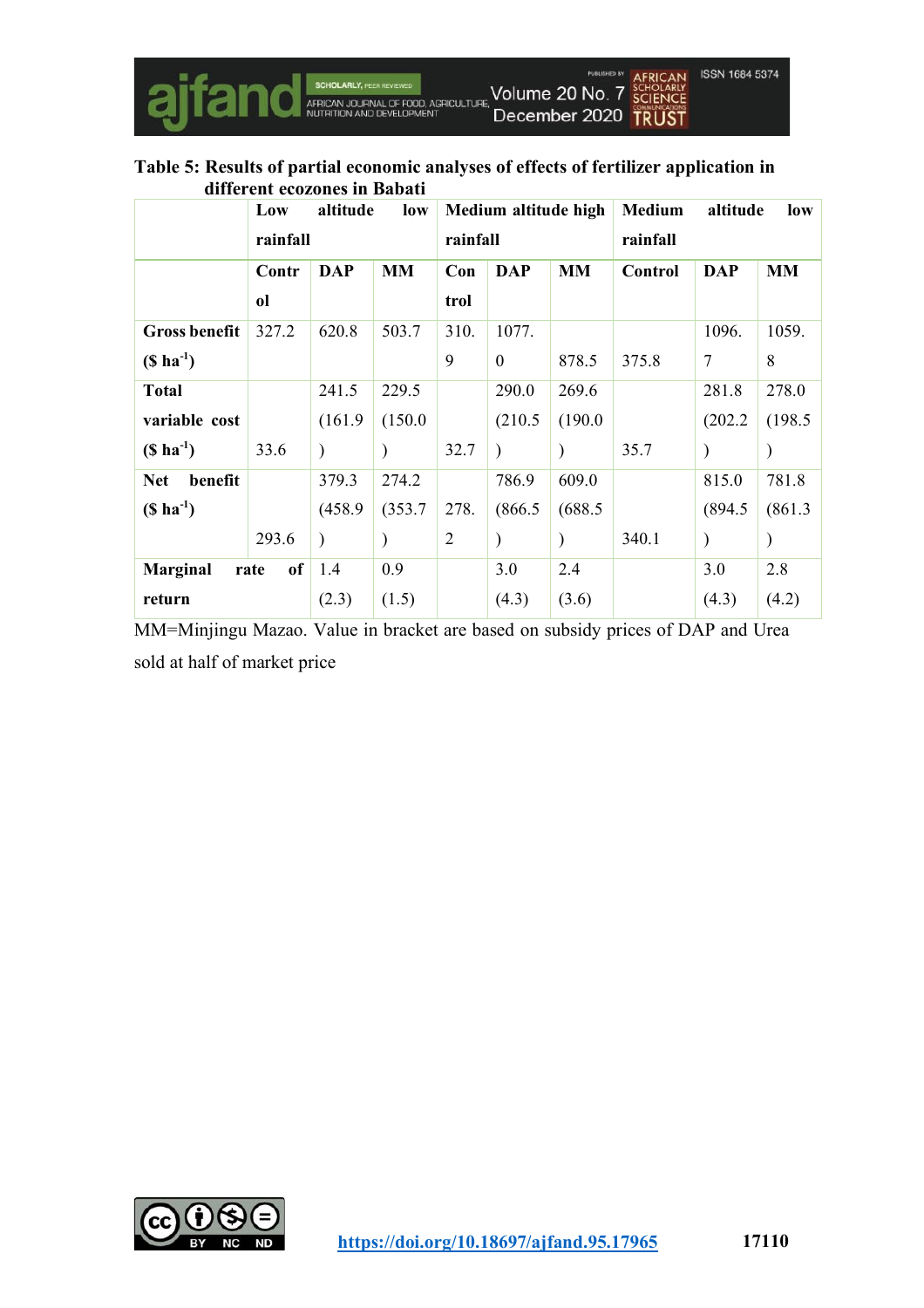#### **REFERENCES**

1. **Toenniessen G, Adesina A and J De Vries** Building an alliance for a green revolution in Africa. *Annals of New York Academy of Sciences*. 2008;**1136**: 233– 242.

AERICAN IN IRNAL O

- 2. **Sanchez PA, Denning GL and G Nziguheba** The African Green Revolution moves forward. *Food. Sec. J*. 2009; **1**: 37-44. https://doi.org/10.1007/s12571-009- 0011-5
- 3. **FAO.** Boosting Africa's soils: From the Abuja Declaration on Fertilizers to a sustainable soil management framework for food and nutrition security in Africa by 2030. FAO, Rome, Italy. 2015;15.
- 4. **Adenkule AA and AO Fatunbi** Approaches for setting-up multi-stakeholder platforms for agricultural research and development. World. *Appl. Sci. J*.2012;**16**: 981-988.
- 5. **Kihara J, Vanlauwe B, Waswa B, Kimetu JM, Chianu J and A Bationo** Strategic phosphorus application in legume-cereal rotations increases land productivity and profitability in western Kenya. *Expl, Agric*. 2010; **46**: 35–52.
- 6. **Lisuma JB, Semoka JMR and E Semu** Maize Yield Response and Nutrient Uptake after Micronutrient Application on a Volcanic Soil. *Agron. J*. 2006; **98**: 402–406.
- 7. **Vanlauwe B, Kihara J, Chivenge P, Pypers P, Coe R and J Six** Agronomic use efficiency of N fertilizer in maize-based systems in sub-Saharan Africa within the context of integrated soil fertility management. *Plant. Soil*. 2011; **339**: 35–50
- 8. **Nziguheba G, Tossah B, Diels J, Franke A, Aihou K, Iwuafor E, Nwoke C and R Merckx** Assessment of nutrient deficiencies in maize in nutrient omission trials and long-term field experiments in the West African Savanna. *Plant. Soil*. 2009; **314**: 143-157.
- 9. **Kihara J, Tamene LD, Massawe P and M Bekunda** Agronomic survey to assess crop yield, controlling factors and management implications: a case-study of Babati in northern Tanzania. *Nutri*. 2015; **102(1)**: 5–16. http://doi.org/10.1007/s10705- 014-9648-3.
- 10. **Nkonya E, Mirzabaev A and J von Braun** (eds.) Economics of Land Degradation and Improvement – A Global Assessment for Sustainable Development, 2016; 686. https://doi.org/10.1007/978-3-319-19168-3\_1
- 11. **van Ittersum MK, Cassman KG, Grassini P, Wolf J, Tittonell P and Z Hochman** Yield gap analysis with local to global relevance—A review. *Field. Crops. Res*. 2013; **143**:4-17.
- 12. **Mueller ND, Gerber JS, Johnston M, Ray DK, Ramankutty N and JA Foley** Closing yield gaps through nutrient and water management. *Nature*. 2012; **490**:254–257.